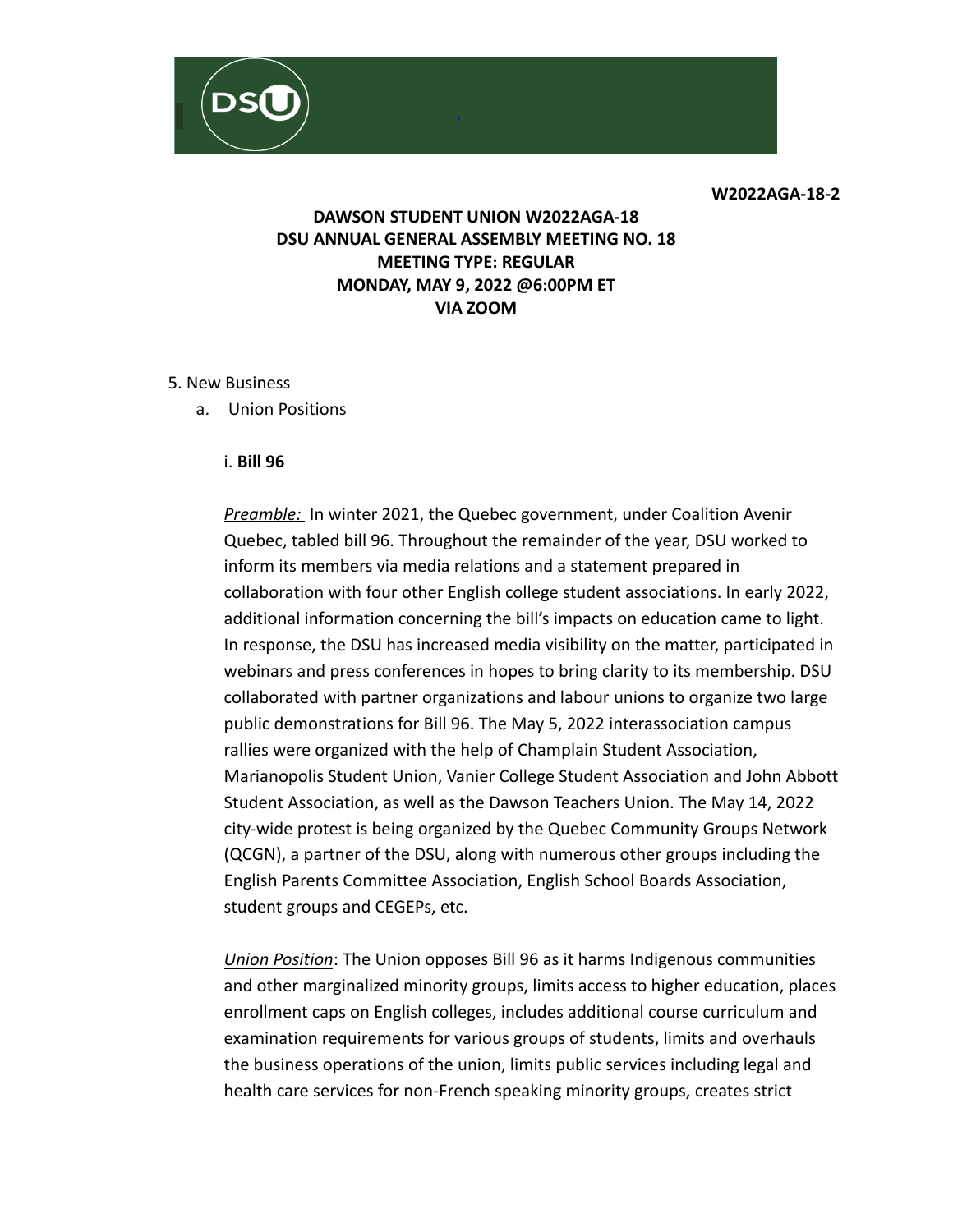categories of college students based on their family background or place of origin and creates further job insecurity for members of faculty, especially in the English and French language departments of Dawson College.

*Submitted by:* Student Council

### *Action required:* Ratification

### ii. **Collective Insurance**

*Preamble:* In May 2021, Dawson students voted overwhelmingly in favour of implementing a comprehensive collective insurance plan for all Dawson students, despite pushback and lack of collaboration from the Dawson College administration for the implementation process. In April 2022, l'Autorite des Marches Financiers invited the DSU and other student associations from the CEGEP and universities sectors to a series of consultations regarding collective insurances for students, in particular the current system of the "opt-out" mechanism common to all student insurance regimes.

*Union Position:* The Union opposes the proposed changes from l'Autorite des Marches Financiers to student collective insurance regimes which would make the insurance fees unaffordable for students and negatively affect their health or wellbeing.

The Union opposes and condemns the Dawson College administration's delays, pushback and disinterest in implementing the collective insurance plan for all Dawson students, which would grant them coverage for health care, dental care and access other essential services for students' wellbeing.

### *Submitted by*: Student Council

### *Action required*: Ratification

#### iii. **Sustainability and Climate Action (Campus Infrastructure)**

*Preamble*: Dawson College has won numerous accolades for environmental and sustainable initiatives on campus yet continues to deny implementation of key infrastructure and landscaping projects that have been designed and proposed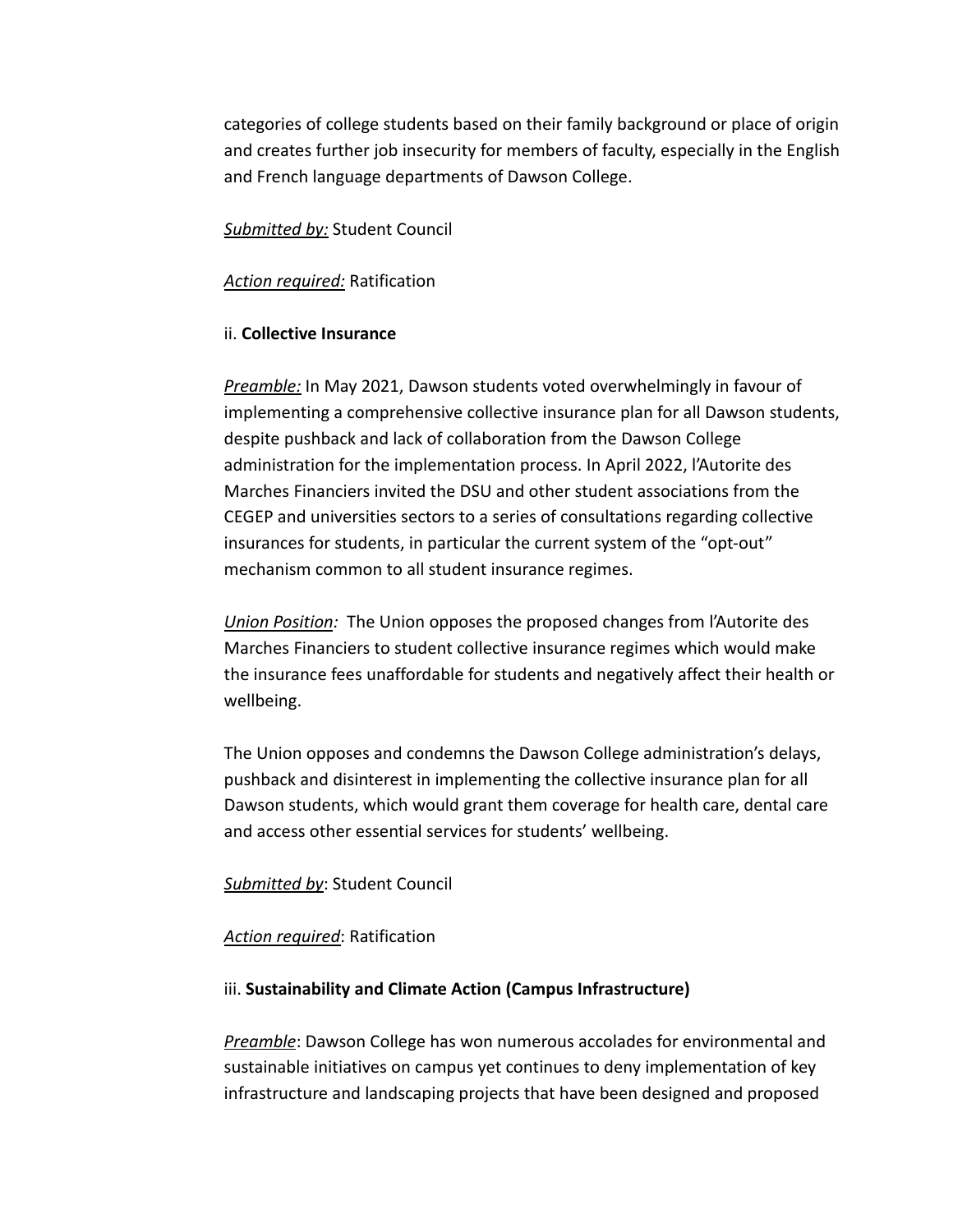by community stakeholders including students.

*Union Position*: The Union supports the funding and facilitation of sustainable practices and infrastructure by Dawson College.

The Union supports campus improvement infrastructure projects including but not limited to: rooftop rainfall collection facilities, green house facilities, expansion and improved access to rooftop urban gardens, improved maintenance and additional areas for insect species preservations (Beehives, Monarch Butterfly Nursery etc) and additional funding for the purposes of exploring new landscaping projects that centres Dawson's campus as a biodiversity zone and refuge for wildlife.

The Union supports socially responsible infrastructure projects such as gender neutral washrooms, changing rooms and shower rooms for gym or P.A.R.C facilities and calls on the Director of Facilities Management Services to improve options for the privacy, safety and security of students while using gym facilities at Dawson College.

## *Submitted by*: Student Council

# *Action required*: Ratification

# iiii. **Bylaw 6**

*Preamble:* In May 2022, the Dawson College Senate will discuss recommendations from the Bylaw 6 subcommittee. The current composition proposal supported by the Association of Dawson Professionals, Dawson Support Staff Union and the DSU Student Council is as follows:

# *Proposed composition*

● 8 Student Representatives, 8 Faculty Representatives, 4 Support Staff Representatives, 4 Professionals Representatives and 8 Administrative Officials

## *Current composition*